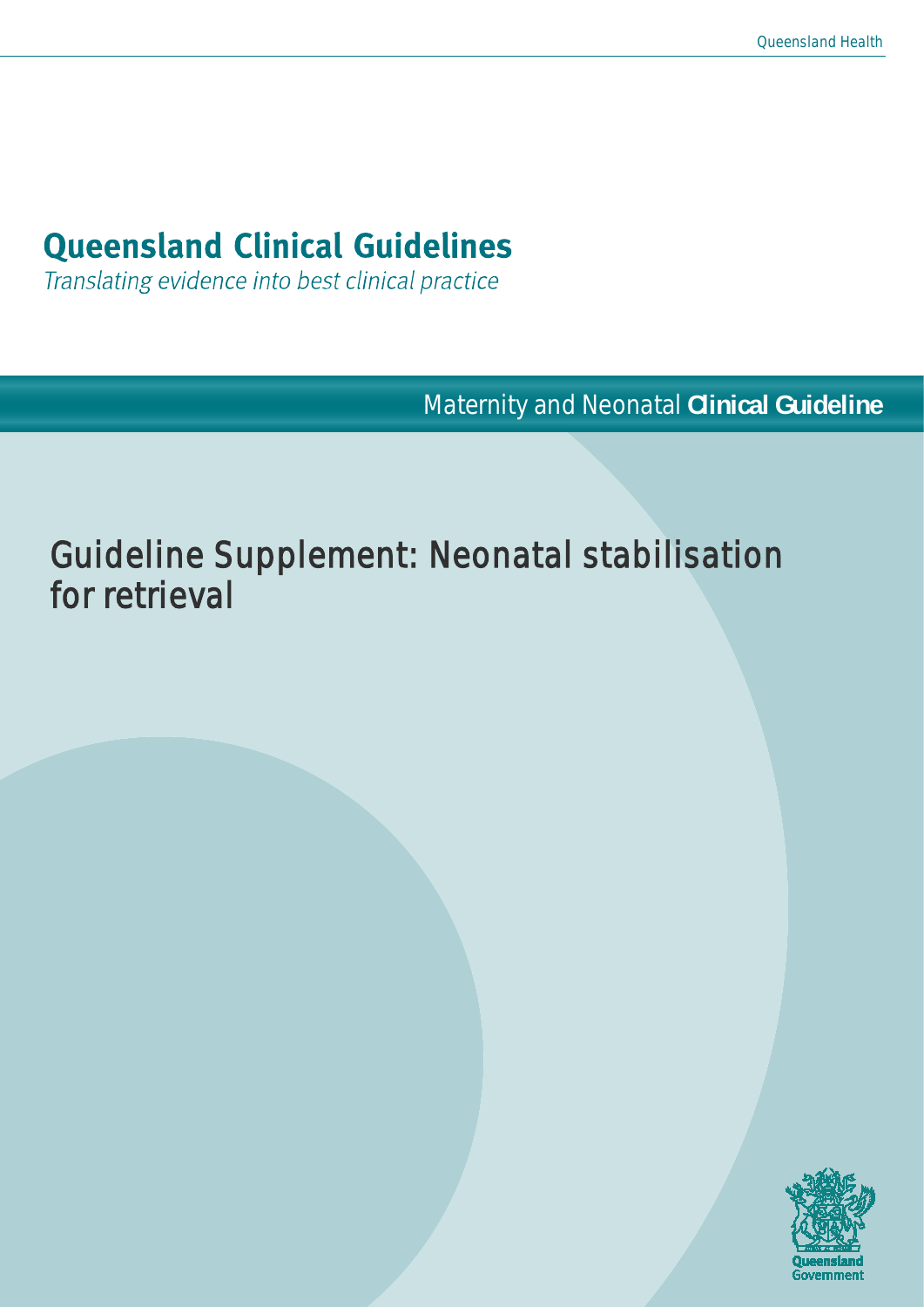#### **Table of Contents**

| 1              |  |
|----------------|--|
| 1.1            |  |
| 12             |  |
| 1.3            |  |
| $\overline{2}$ |  |
| 2.1            |  |
| 2.2            |  |
| 2.3            |  |
| 2.4            |  |
| 2.4.1          |  |
| 2.5            |  |
| 2.6            |  |
| 2.7            |  |
| $\mathbf{3}$   |  |
| 3.1            |  |
| $\overline{4}$ |  |
| 4.1            |  |
| 4.2            |  |
| 4.3            |  |
| 4.3.1          |  |
| 4.3.2          |  |
| 4.4            |  |
| 4.5            |  |
| 4.6            |  |
|                |  |

#### **List of Tables**

© State of Queensland (Queensland Health) 2018



This work is licensed under a Creative Commons Attribution Non-Commercial No Derivatives 3.0 Australia licence. In essence, you are free to copy and communicate the work in its current form for non-commercial purposes, as long as you attribute Queensland Clinical Guidelines, Queensland Health and abide<br>by the licence terms. You may not alter or adapt the work in any wa

For further information contact Queensland Clinical Guidelines, RBWH Post Office, Herston Qld 4029, email Guidelines@health.qld.gov.au, phone (07) 3131 6777. For permissions beyond the scope of this licence contact: Intellectual Property Officer, Queensland Health, GPO Box 48, Brisbane Qld 4001, email ip\_officer@health.qld.gov.au, phone (07) 3234 1479.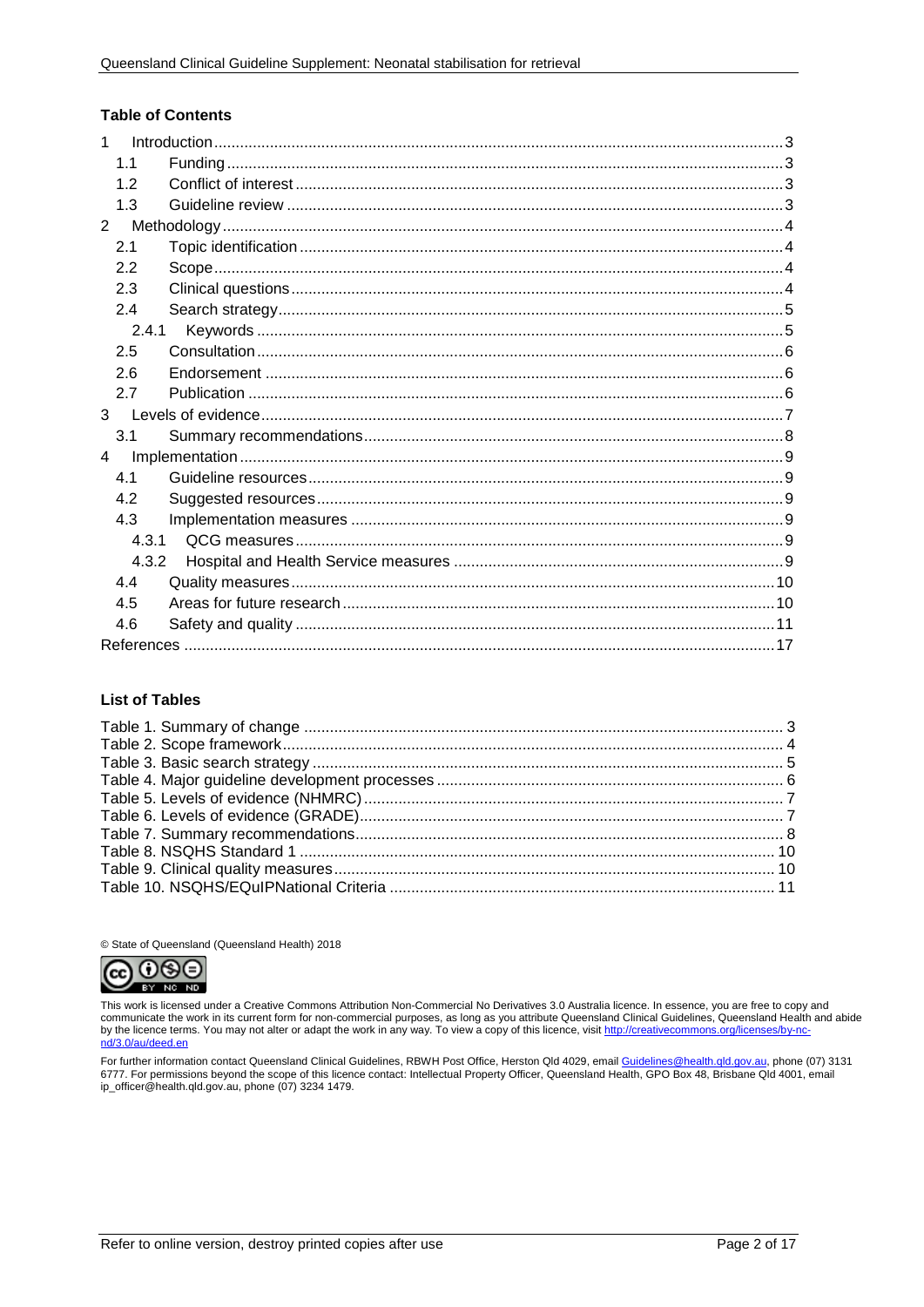# <span id="page-2-0"></span>**1 Introduction**

This document is a supplement to the Queensland Clinical Guideline (QCG) *Neonatal stabilisation for retrieval.* It provides supplementary information regarding guideline development, makes summary recommendations, suggests measures to assist implementation and quality activities and summarises changes (if any) to the guideline since original publication. Refer to the guideline for abbreviations, acronyms, flow charts and acknowledgements.

## <span id="page-2-1"></span>**1.1 Funding**

The development of this guideline was funded by Healthcare Improvement Unit, Queensland Health. Consumer representatives were paid a standard fee. Other working party members participated on a voluntary basis.

## <span id="page-2-2"></span>**1.2 Conflict of interest**

Declarations of conflict of interest were sought from working party members as per the Queensland Clinical Guidelines *[Conflict of Interest](http://www.health.qld.gov.au/qcg/development#coi)* statement. No conflict of interest was identified.

## <span id="page-2-3"></span>**1.3 Guideline review**

Queensland clinical guidelines are reviewed every 5 years or earlier if significant new evidence emerges. [Table 1](#page-2-4) provides a summary of changes made to the guidelines since original publication.

<span id="page-2-4"></span>

| <b>Publication date</b><br>Endorsed by:                                                                                    | <b>Identifier</b> | <b>Summary of major change</b>                                                                                                                                                                                                                                                                                                                                                                                                                                                                     |
|----------------------------------------------------------------------------------------------------------------------------|-------------------|----------------------------------------------------------------------------------------------------------------------------------------------------------------------------------------------------------------------------------------------------------------------------------------------------------------------------------------------------------------------------------------------------------------------------------------------------------------------------------------------------|
| October 2011<br>Statewide Maternity and<br><b>Neonatal Clinical Network</b><br>(QLD)                                       | MN11.18-V1-R16    | First publication                                                                                                                                                                                                                                                                                                                                                                                                                                                                                  |
| <b>April 2017</b><br><b>QCG Steering Committee</b>                                                                         | MN11.18-V2-R17    | Review date extended. Identifier updated.<br>Branding updated<br>Queensland Emergency Medical Co-<br>ordination Centre (QCC) renamed to<br>Retrieval Services Queensland (RSQ)                                                                                                                                                                                                                                                                                                                     |
| <b>March 2018</b><br><b>QCG Steering Committee</b><br>Statewide Maternity and<br><b>Neonatal Clinical Network</b><br>(QLD) | MN18.18-V3-R23    | Full review<br>Flow chart: Respiratory distress added<br>Appendix removed-Peripheral intravenous<br>insertion sites<br>Appendix removed-UAC and UVC<br>insertion distances<br>Appendix removed-ETT length and size<br>$\blacksquare$<br>by corrected gestation<br>Amendments to Checklist: Preparation for<br>retrieval<br>Specific conditions information expanded                                                                                                                                |
| <b>July 2018</b>                                                                                                           | MN18.18-V4-R23    | Oxygen saturation target ranges updated<br>to align with QNSAG recommendations<br>From: Target oxygen saturation Term baby<br>is 94%-99%; Preterm baby 91%-95%<br>To: In the absence of good quality<br>evidence, Queensland Neonatal Services<br>Advisory Group (QNSAG) endorse the<br>following consensus recommendation for<br>oxygen saturation targets after 10 minutes<br>of age: Term baby 92-98%: Preterm baby<br>90-95%<br>Supplement: Section 4: Safety and Quality<br>Standards updated |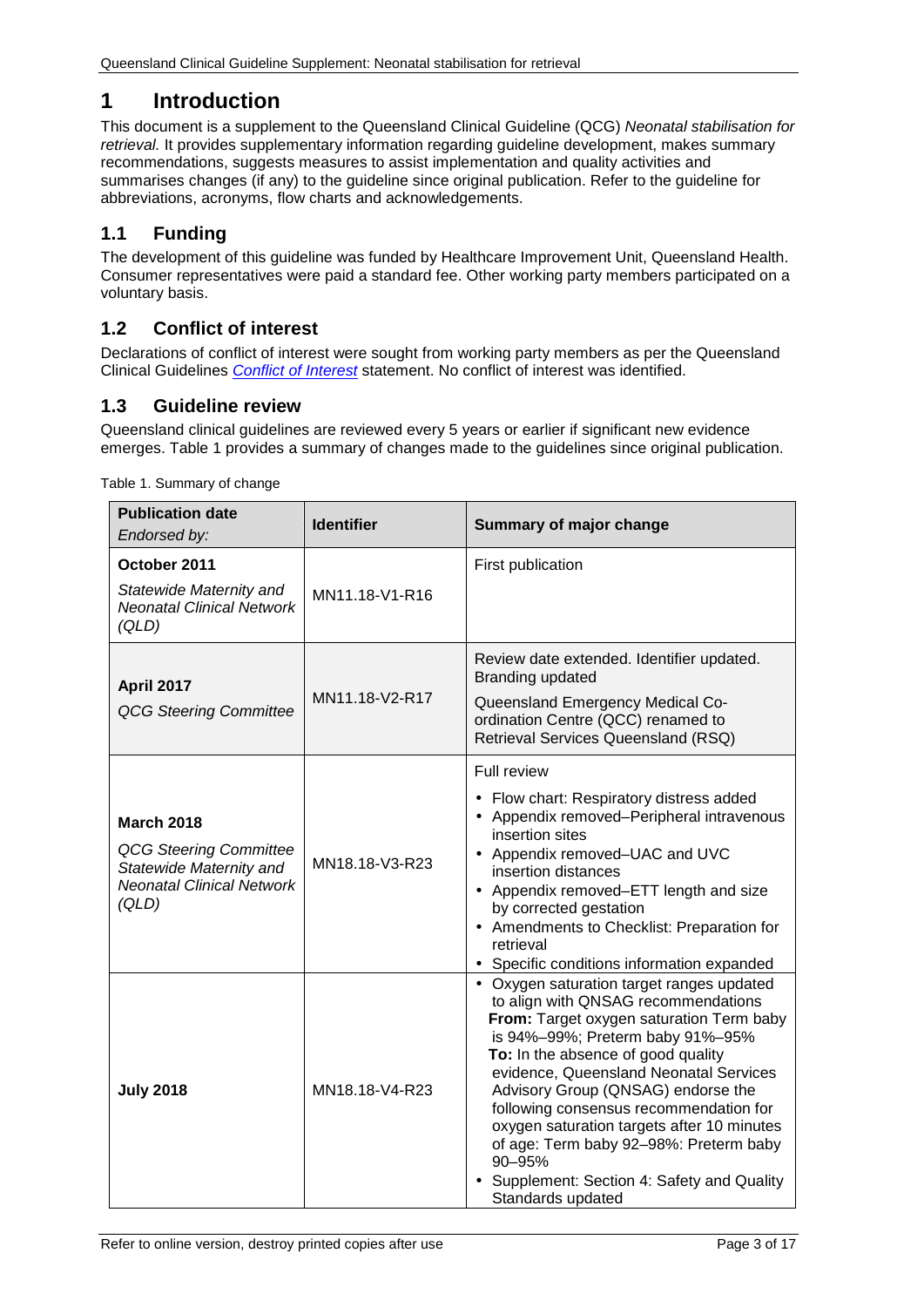# <span id="page-3-0"></span>**2 Methodology**

Queensland Clinical Guidelines (QCG) follows a rigorous process of guideline development. This process was endorsed by the Queensland Health Patient Safety and Quality Executive Committee in December 2009. The guidelines are best described as 'evidence informed consensus guidelines' and draw from the evidence base of existing national and international guidelines and the expert opinion of the working party.

## <span id="page-3-1"></span>**2.1 Topic identification**

The topic was identified as a priority by the Statewide Maternity and Neonatal Clinical Network at a forum in 2009.

## <span id="page-3-2"></span>**2.2 Scope**

The scope of the guideline was determined using the following framework.

<span id="page-3-4"></span>

| Table 2. Scope framework |  |  |  |  |
|--------------------------|--|--|--|--|
|--------------------------|--|--|--|--|

| <b>Scope framework</b> |                                                                                                                                                 |  |
|------------------------|-------------------------------------------------------------------------------------------------------------------------------------------------|--|
| <b>Population</b>      | Babies requiring stabilisation prior to retrieval or transfer to a higher level<br>facility                                                     |  |
| <b>Purpose</b>         | Identify relevant evidence related to assessment and stabilisation                                                                              |  |
| <b>Outcome</b>         | Supports early identification of a baby that requires higher level care<br>Best practice stabilisation of a baby prior to retrieval or transfer |  |
| <b>Exclusions</b>      | Ongoing management<br>Care during retrieval or transfer<br>Back transfer care                                                                   |  |

## <span id="page-3-3"></span>**2.3 Clinical questions**

The following clinical questions were generated to inform the guideline scope and purpose:

- What factors influence the need for transfer or retrieval?
- What are the best practice immediate and ongoing clinical needs of babies that require retrieval?
- How are specific conditions best identified and stabilised?
- How the baby's parents are best cared for and supported? $\mathbf{r}$  .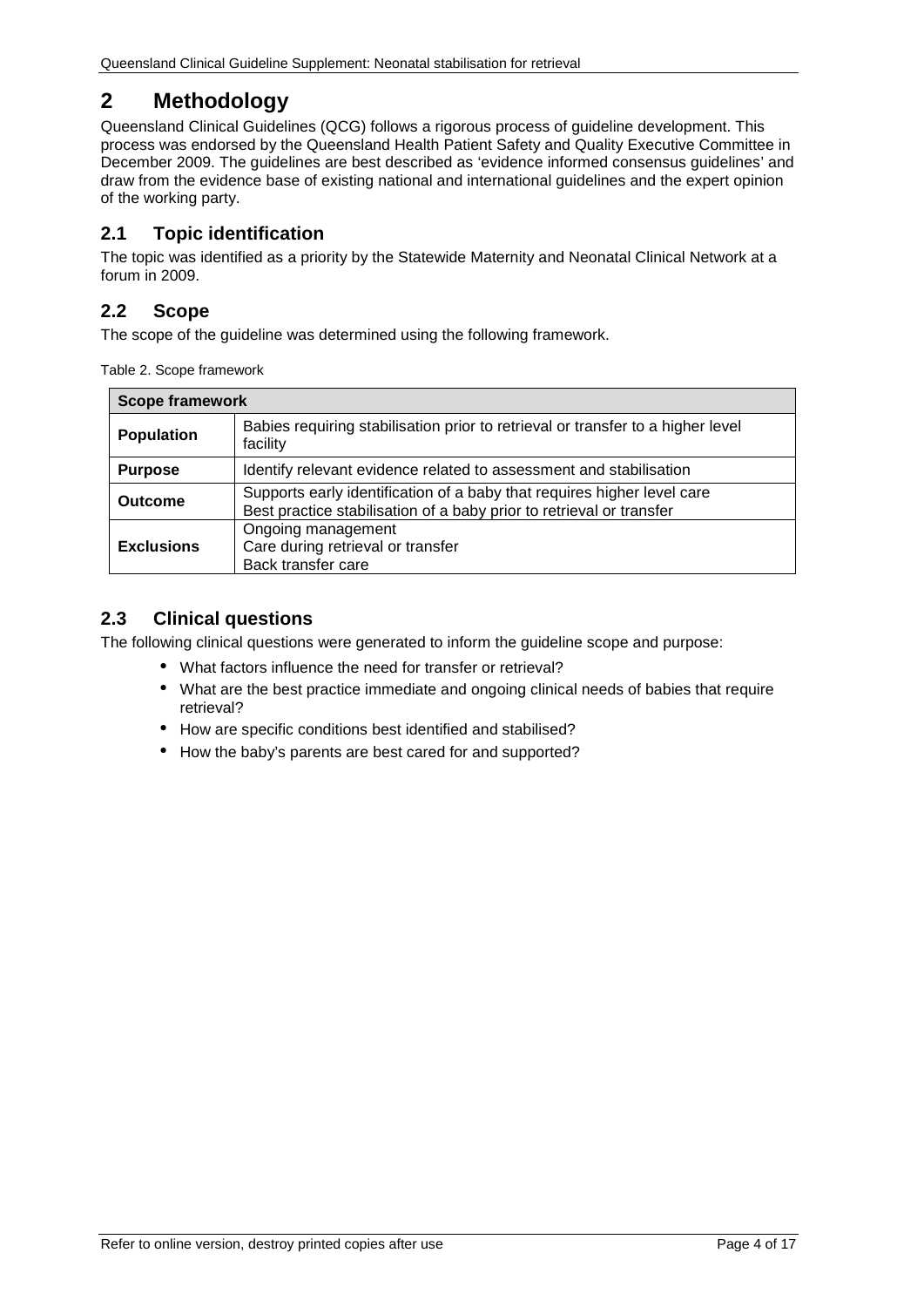## <span id="page-4-0"></span>**2.4 Search strategy**

A search of the literature was conducted during June to September 2017. The QCG search strategy is an iterative process that is repeated and amended as guideline development occurs (e.g. if additional areas of interest emerge, areas of contention requiring more extensive review are identified or new evidence is identified). All guidelines are developed using a basic search strategy. This involves both a formal and informal approach.

<span id="page-4-2"></span>

| Table 3. Basic search strategy |
|--------------------------------|
|--------------------------------|

| <b>Step</b> |                                                                                                             | <b>Consideration</b>                                                                                                                                                                                                                                                                                                                                                                                                                                                                                                                                              |
|-------------|-------------------------------------------------------------------------------------------------------------|-------------------------------------------------------------------------------------------------------------------------------------------------------------------------------------------------------------------------------------------------------------------------------------------------------------------------------------------------------------------------------------------------------------------------------------------------------------------------------------------------------------------------------------------------------------------|
| 1.          | Review clinical guidelines<br>developed by other<br>reputable groups relevant to<br>the clinical speciality | This may include national and/or international guideline<br>writers, professional organisations, government<br>organisations, state based groups<br>This assists the guideline writer to identify:<br>$\blacksquare$<br>o The scope and breadth of what others have found useful<br>for clinicians and informs the scope and clinical question<br>development<br>o Identify resources commonly found in guidelines such as<br>flowcharts, audit criteria and levels of evidence<br>o Identify common search and key terms<br>o Identify common and key references |
| 2.          | Undertake a foundation<br>search using key search<br>terms                                                  | Construct a search using common search and key terms<br>$\blacksquare$<br>and MeSH terms identified during Step 1 above<br>Search the following databases<br>o PubMed<br>o CINAHL<br>o Medline<br>o Cochrane Central Register of Controlled Trials<br>o EBSCO<br>o Embase<br>Studies published in English less than or equal to 5 years<br>previous are reviewed in the first instance. Other years<br>may be searched as are relevant to the topic<br>Save and document the search<br>Add other databases as relevant to the clinical area                       |
| 3.          | Develop search word list for<br>each clinical question.                                                     | This may require the development of clinical sub-questions<br>$\blacksquare$<br>beyond those identified in the initial scope<br>Using the foundation search performed at Step 2 as the<br>baseline search framework, refine the search using the<br>specific terms developed for the clinical question<br>Save and document the search strategy undertaken for<br>each clinical question                                                                                                                                                                          |
| 4.          | Other search strategies                                                                                     | Search the reference lists of reports and articles for<br>$\blacksquare$<br>additional studies<br>Access other sources for relevant literature<br>○ Known resource sites<br>o Internet search engines<br>○ Relevant text books                                                                                                                                                                                                                                                                                                                                    |

#### <span id="page-4-1"></span>**2.4.1 Keywords**

The following keywords and MeSH terms were used in the basic search strategy: neonate, baby, infant, stabilisation, retrieval, initial management, resuscitation, inter-hospital, transport, transfer Other keywords may have been used for specific aspects of the guideline.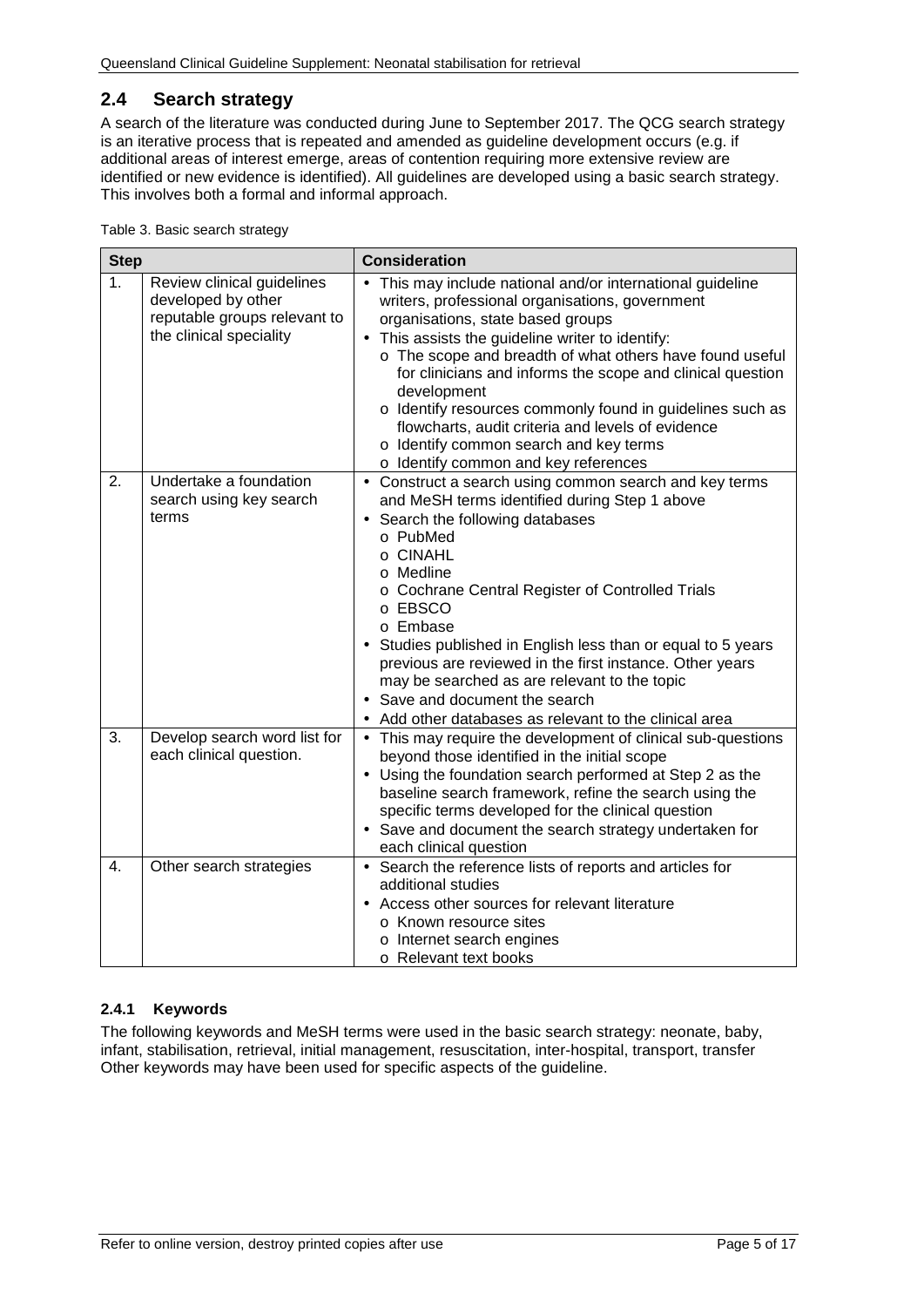## <span id="page-5-0"></span>**2.5 Consultation**

Major consultative and development processes occurred between September 2017 and January 2018. These are outlined in [Table 4.](#page-5-3)

| <b>Process</b>                   | <b>Activity</b>                                                                                                                                                                                                                                                                                                                                                                                                                      |
|----------------------------------|--------------------------------------------------------------------------------------------------------------------------------------------------------------------------------------------------------------------------------------------------------------------------------------------------------------------------------------------------------------------------------------------------------------------------------------|
| <b>Clinical leads</b>            | The nominated Clinical Leads were approved by QCG Steering<br>$\blacksquare$<br>Committee                                                                                                                                                                                                                                                                                                                                            |
| <b>Consumer</b><br>participation | Consumer participation was invited from a range of consumer focused<br>$\blacksquare$<br>organisations who had previously accepted an invitation for on-going<br>involvement with QCG                                                                                                                                                                                                                                                |
| <b>Working party</b>             | An EOI for working party membership was distributed via email to<br>Queensland clinicians and stakeholders (~3000) in October2017<br>The working party was recruited from responses received<br>٠<br>Working party members who participated in the working party consultation<br>$\blacksquare$<br>processes are acknowledged in the guideline<br>Working party consultation occurred in a virtual group via email<br>$\blacksquare$ |
| <b>Statewide</b><br>consultation | Consultation was invited from Queensland clinicians and stakeholders<br>$\blacksquare$<br>(~3000) during November 2017–December 2017<br>Feedback was received primarily via email<br>٠<br>All feedback was compiled and provided to the clinical lead and working<br>party members for review and comment                                                                                                                            |

<span id="page-5-3"></span>

|  |  | Table 4. Major guideline development processes |  |
|--|--|------------------------------------------------|--|
|--|--|------------------------------------------------|--|

#### <span id="page-5-1"></span>**2.6 Endorsement**

The guideline was endorsed by the:

- Queensland Clinical Guidelines Steering Committee in February 2018
- Statewide Maternity and Neonatal Clinical Network [Queensland] in February 2018  $\mathbf{r}$

#### <span id="page-5-2"></span>**2.7 Publication**

The guideline and guideline supplement were published on the QCG website in March 2018 The quideline can be cited as:

Queensland Clinical Guidelines: Neonatal stabilisation for retrieval. Guideline No MN18.18-V4-R23. Queensland Health 2018 Available from: [http://www.health.qld.gov.au/qcg/.](http://www.health.qld.gov.au/qcg/)

The guideline supplement can be cited as:

Queensland Clinical Guidelines Neonatal stabilisation for retrieval Guideline No MN18.18-V4-R23 Queensland Health. Neonatal stabilisation for retrieval. Available from: [http://www.health.qld.gov.au/qcg/.](http://www.health.qld.gov.au/qcg/)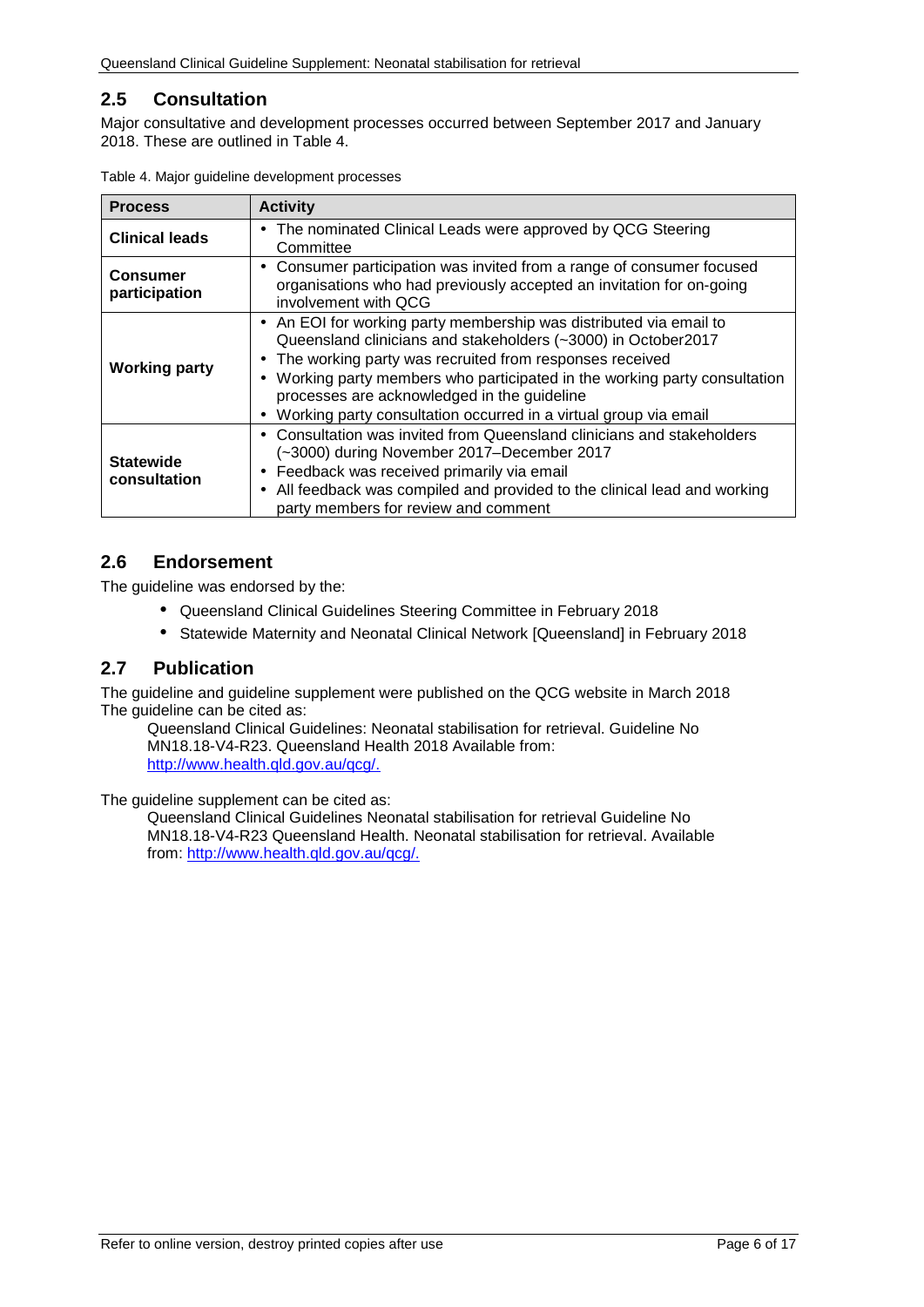# <span id="page-6-0"></span>**3 Levels of evidence**

The levels of evidence identified in the National Health and Medical Research Council (NHMRC), Levels of evidence and grades for recommendations for developers of guidelines (2009) or the GRADE system were used to inform the summary recommendations. Levels of evidence are outlined in [Table 5. Levels of evidence](#page-6-1) (NHMRC) and [Table 6. Levels of evidence \(GRADE\).](#page-6-2)

Note that the 'consensus' definition\* in [Table 5. Levels of evidence](#page-6-1) (NHMRC) is different from that proposed by the NHMRC. Instead, it relates to forms of evidence that are not identified by the NHMRC and/or that arise from the clinical experience of the guideline's clinical lead and working party.

<span id="page-6-1"></span>Summary recommendations are outlined in [Table 7. Summary recommendations.](#page-7-1)

| <b>NHMRC: Levels of evidence</b> |                                                                                                                                                                                                                                             |  |  |
|----------------------------------|---------------------------------------------------------------------------------------------------------------------------------------------------------------------------------------------------------------------------------------------|--|--|
|                                  | Evidence obtained from a systematic review of all relevant randomised controlled<br>trials.                                                                                                                                                 |  |  |
| Ш                                | Evidence obtained from at least one properly designed randomised controlled trial.                                                                                                                                                          |  |  |
| $III-1$                          | Evidence obtained from well-designed pseudo randomised controlled trials<br>(alternate allocation or some other method).                                                                                                                    |  |  |
| $III-2$                          | Evidence obtained from comparative studies including systematic review of such<br>studies with concurrent controls and allocation not randomised (cohort studies),<br>case control studies or interrupted time series with a control group. |  |  |
| $III-3$                          | Evidence obtained from comparative studies with historical control, two or more<br>single arm studies, or interrupted time series without parallel control group.                                                                           |  |  |
| IV                               | Evidence obtained from case series, either post-test or pre-test and post-test.                                                                                                                                                             |  |  |
| Consensus*                       | Opinions based on respected authorities, descriptive studies or reports of expert<br>committees or clinical experience of the working party.                                                                                                |  |  |

Table 5. Levels of evidence (NHMRC)

#### <span id="page-6-2"></span>Table 6. Levels of evidence (GRADE)

|         | <b>Grade: Levels of evidence</b>                                                                                                                                                                                                                              |
|---------|---------------------------------------------------------------------------------------------------------------------------------------------------------------------------------------------------------------------------------------------------------------|
| $1 + +$ | Evidence obtained from high quality meta-analyses, systematic reviews of<br>RCTs, or RCTs with a very low risk of bias.                                                                                                                                       |
| 1+      | Evidence obtained from well conducted meta-analyses, systematic reviews<br>of RCTs, or RCTs with a low risk of bias.                                                                                                                                          |
|         | Evidence obtained from meta-analyses, systematic reviews or RCTs, or RCTs<br>with a high risk of bias.                                                                                                                                                        |
| $2 + +$ | Evidence obtained from high quality systematic reviews of case-control or<br>cohort studies or high quality case-control or cohort studies with a<br>very low risk of confounding, bias, or chance and a high probability that the<br>relationship is causal. |
| $2+$    | Evidence obtained from well conducted case-control or cohort studies with<br>a low risk of confounding, bias, or chance and a moderate probability that the<br>relationship is causal.                                                                        |
| 2-      | Evidence obtained from case-control or cohort studies with a high risk of<br>confounding, bias, or chance and a significant risk that the relationship is not<br>causal.                                                                                      |
| 3       | Evidence obtained from non-analytic studies (e.g. case reports, case series).                                                                                                                                                                                 |
|         | Expert opinion.                                                                                                                                                                                                                                               |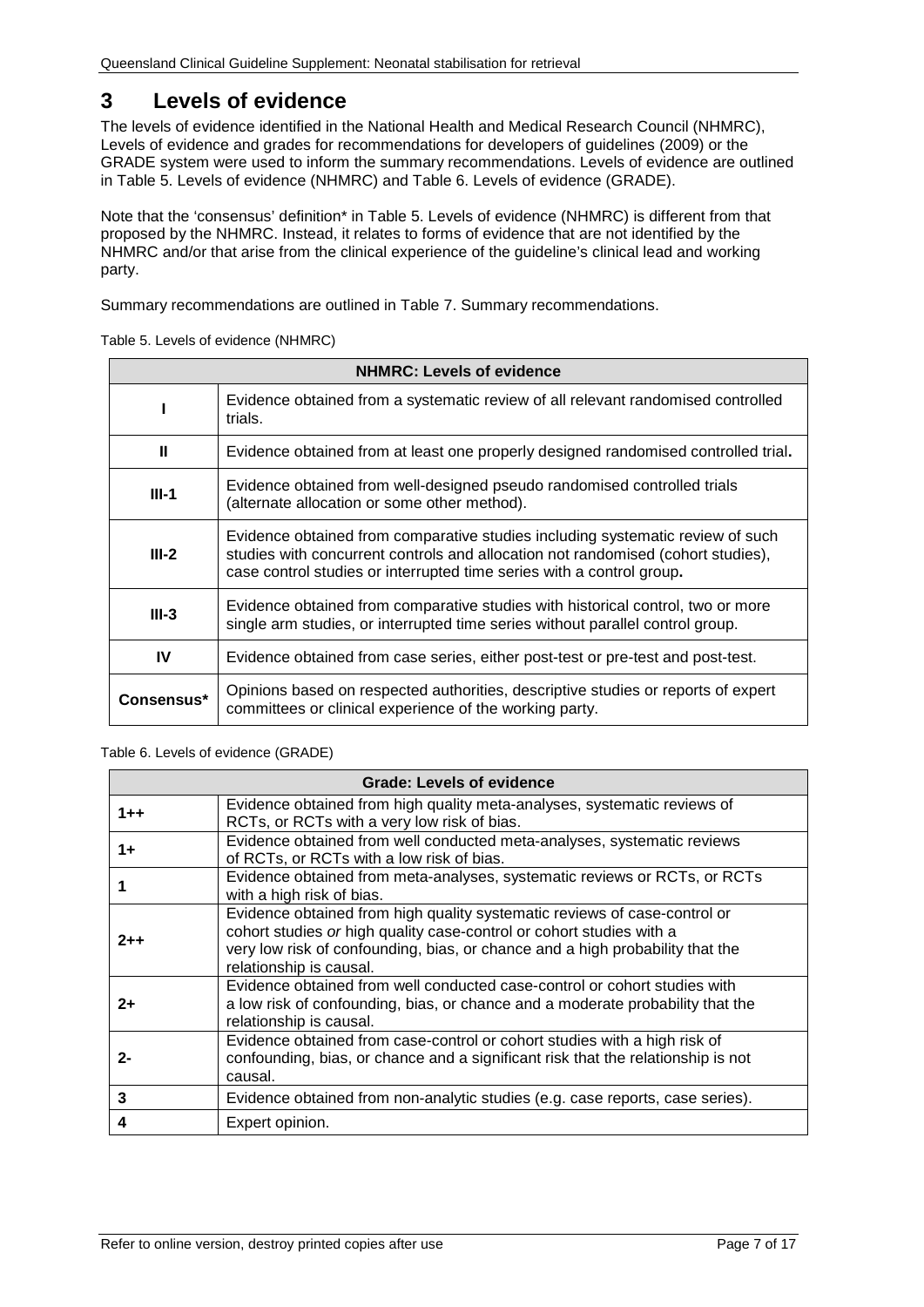## <span id="page-7-0"></span>**3.1 Summary recommendations**

Summary recommendations and levels of evidence are outlined in [Table 7. Summary](#page-7-1)  [recommendations.](#page-7-1)

<span id="page-7-1"></span>Table 7. Summary recommendations

| <b>Recommendation</b> |                                                                                        | <b>Grading of evidence</b> |
|-----------------------|----------------------------------------------------------------------------------------|----------------------------|
|                       | The baby is cared for within the CSCF of the birthing hospital.                        | <b>Consensus/QH policy</b> |
|                       | A comprehensive assessment of risk is undertaken antenatally of<br>all women.          | <b>Consensus</b>           |
| 3                     | The parents are provided with information about the plan of care.                      | <b>Consensus</b>           |
| 4                     | The parents are provided with support and information about the<br>receiving hospital. | <b>Consensus</b>           |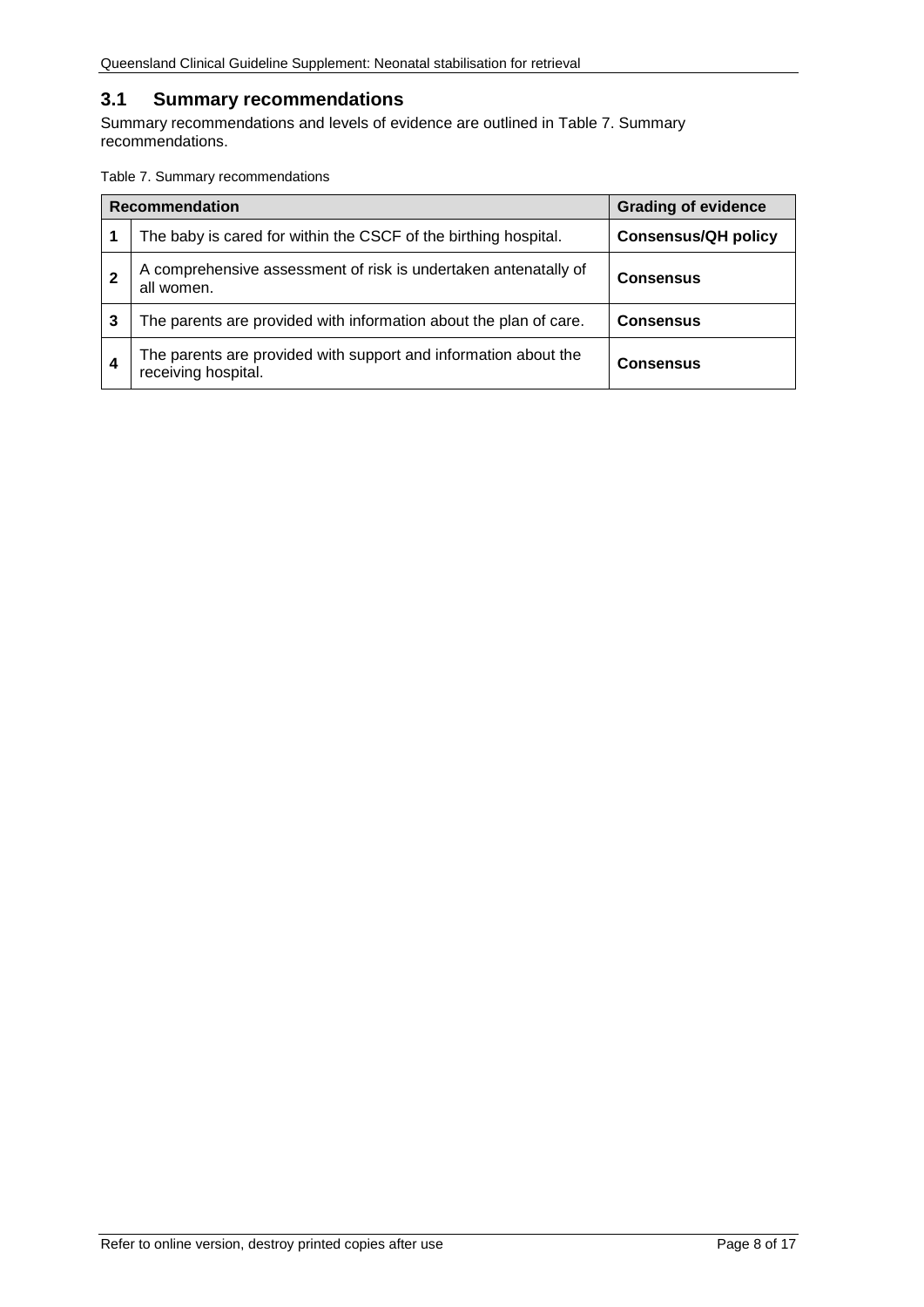## <span id="page-8-0"></span>**4 Implementation**

This guideline is applicable to all Queensland public and private maternity facilities. It can be downloaded in Portable Document Format (PDF) from [www.health.qld.gov.au/qcg](http://www.health.qld.gov.au/qcg)

#### <span id="page-8-1"></span>**4.1 Guideline resources**

The following guideline components are provided on the website as separate resources:

- Flowchart: Neonatal stabilisation: Antenatal transfer or retrieval
- Flowchart: Neonatal stabilisation: Postnatal stabilisation and retrieval
- Flowchart: Neonatal stabilisation: Respiratory distress
- Flowchart: Neonatal stabilisation: Checklist: Preparation for neonatal retrieval
- Education resource: Neonatal stabilisation for retrieval  $\sim$
- Knowledge assessment: Neonatal stabilisation for retrieval
- Parent information: Baby requiring transfer

#### <span id="page-8-2"></span>**4.2 Suggested resources**

During the development process stakeholders identified additional resources with potential to complement and enhance guideline implementation and application. The following resources have not been sourced or developed by QCG but are suggested as complimentary to the guideline:

- Protocols for debriefing of local staff after stabilisation and retrieval of a baby
- Guideline audit tools

#### <span id="page-8-3"></span>**4.3 Implementation measures**

<span id="page-8-4"></span>Suggested activities to assist implementation of the guideline are outlined below.

#### **4.3.1 QCG measures**

- $\mathbf{r}$ Notify Chief Executive Officer and relevant stakeholders
- Monitor emerging new evidence to ensure guideline reflects contemporaneous practice
- Capture user feedback
- Record and manage change requests
- Review guideline in 2023

#### <span id="page-8-5"></span>**4.3.2 Hospital and Health Service measures**

Initiate, promote and support local systems and processes to integrate the guideline into clinical practice, including:

- Hospital and Health Service (HHS) Executive endorse the guidelines and their use in the HHS and communicate this to staff
- Promote the introduction of the guideline to relevant health care professionals
- Support education and training opportunities relevant to the guideline and service capabilities
- Align clinical care with guideline recommendations
- Undertake relevant implementation activities as outlined in the *Guideline implementation checklist* available at [www.health.qld.gov.au/qcg](http://www.health.qld.gov.au/qcg)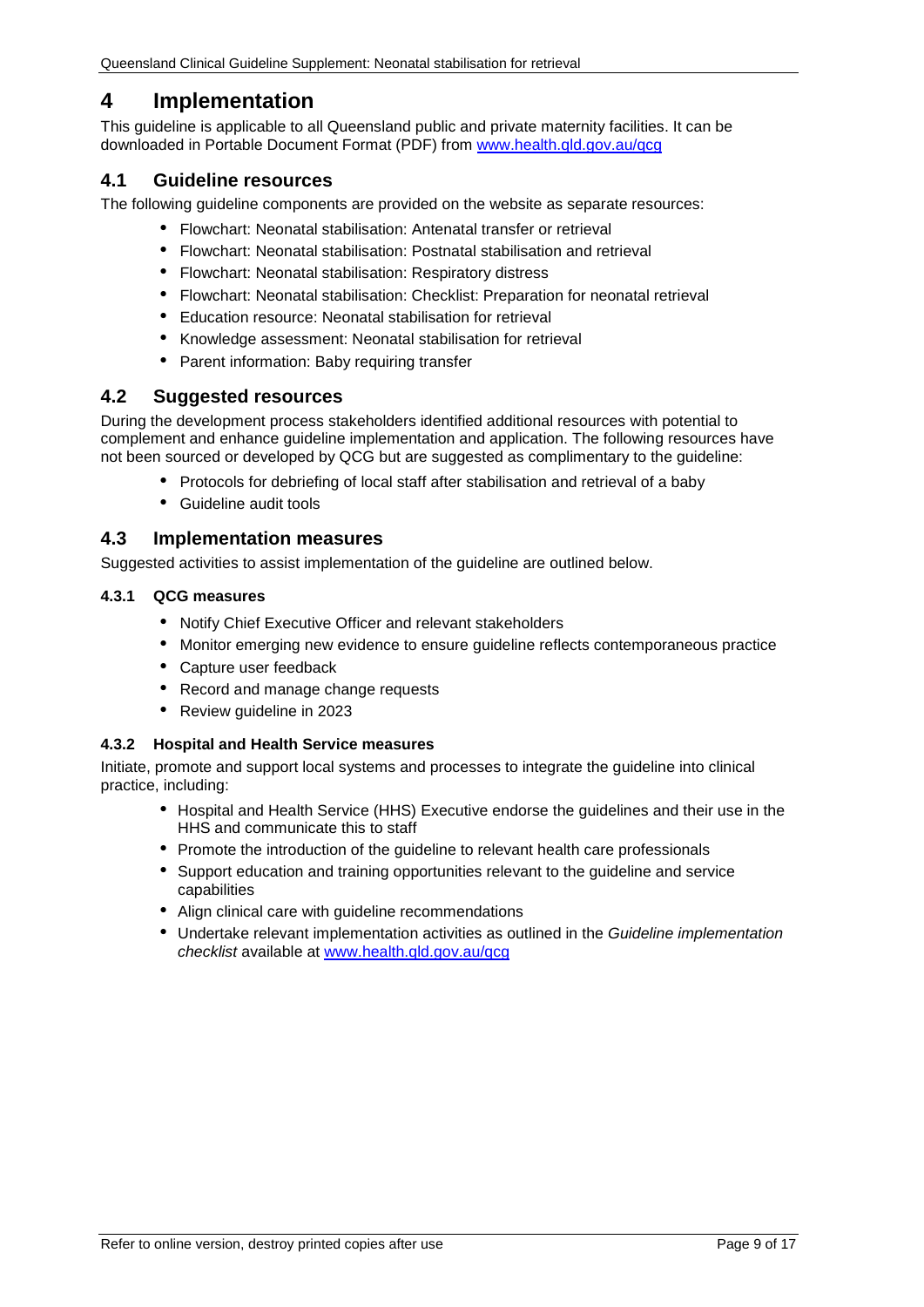#### <span id="page-9-0"></span>**4.4 Quality measures**

Auditing of guideline recommendations and content assists with identifying quality of care issues and provides evidence of compliance with the National Safety and Quality Health Service (NSQHS) Standards<sup>1</sup> [refer to [Table 8\]](#page-9-2). Suggested audit and quality measures are identified in Table 9. Clinical [quality measures.](#page-9-3)

<span id="page-9-2"></span>Table 8. NSQHS Standard 1

| <b>NSQHS Standard 1: Clinical governance</b>  |                                                                                                                                                                                              |  |  |
|-----------------------------------------------|----------------------------------------------------------------------------------------------------------------------------------------------------------------------------------------------|--|--|
| <b>Clinical performance and effectiveness</b> |                                                                                                                                                                                              |  |  |
| Criterion 1.27:<br><b>Actions required:</b>   |                                                                                                                                                                                              |  |  |
| Evidence based care                           | Provide clinicians with ready access to best-<br>a.<br>practice guidelines, integrated care pathways,<br>clinical pathways and decision support tools<br>relevant to their clinical practice |  |  |
|                                               | Support clinicians to use the best available<br>b.<br>evidence, including relevant clinical care<br>standards developed by the Australian<br>Commission on Safety and Quality in Health Care |  |  |

<span id="page-9-3"></span>The following clinical quality measures are suggested:

Table 9. Clinical quality measures

| <b>No</b> | <b>Audit criteria</b>                                                           | <b>Guideline Section</b>                     |
|-----------|---------------------------------------------------------------------------------|----------------------------------------------|
| 1.        | Number of babies managed outside of the CSCF of the facility                    | 1.1 Indications for<br>transfer or retrieval |
| 2.        | Proportion of at risk women that are identified and transferred<br>before birth | 1 Introduction                               |
| 3.        | The proportion of babies requiring referral for retrieval                       | 1.2 Referral for retrieval                   |
| 4.        | Parent satisfaction with information provision                                  | 11 Parents                                   |

## <span id="page-9-1"></span>**4.5 Areas for future research**

During development the following areas where identified as having limited or poor quality evidence to inform clinical decision making. Further research in these areas may be useful.

- The use of heated high flow nasal cannulae in a lower acuity setting
- The effect on the baby's long term outcome when the retrieval team attends the birth in the local facility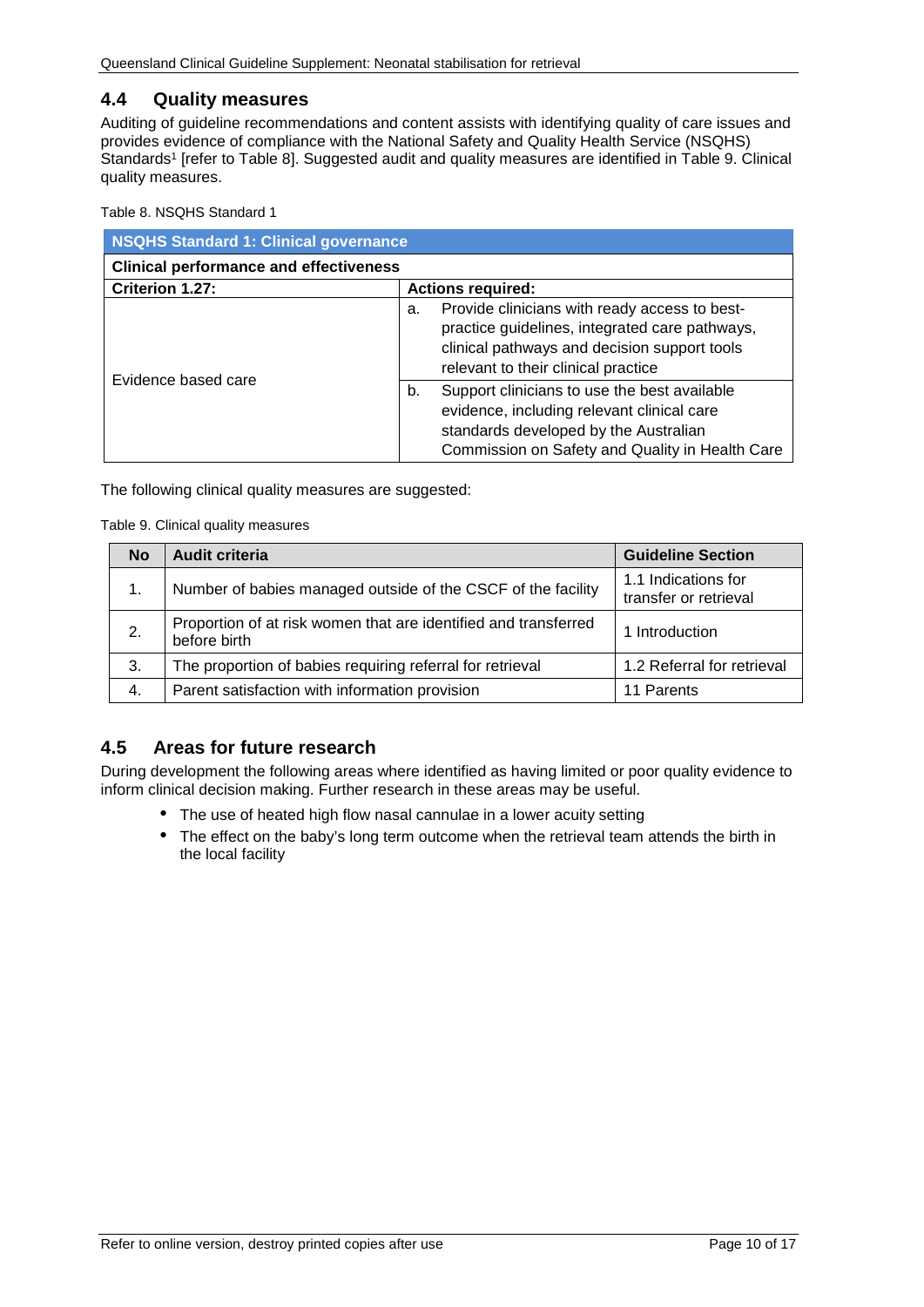## **4.6 Safety and quality**

Implementation of this guideline provides evidence of compliance with the NSQHS<sup>1</sup> and Australian Council on Healthcare Standards (ACHS) EQuIP National<sup>2</sup> accreditation programs.

Table 10. NSQHS/EQuIPNational Criteria

<span id="page-10-1"></span><span id="page-10-0"></span>

| <b>NSQHS/EQuIPNational Criteria</b>                                                                                                                                                                                              | <b>Actions required</b>                                                                                                                                                                                                                                                                                                                                                                                                                                                                                                                                                                                                                                                                                                                                                                                                                                                          | <b>b</b> Evidence of compliance                                                                                                                                                                                                                                                                                                                                                                                                                                                                                                                                                                                                                                                                                                      |  |  |
|----------------------------------------------------------------------------------------------------------------------------------------------------------------------------------------------------------------------------------|----------------------------------------------------------------------------------------------------------------------------------------------------------------------------------------------------------------------------------------------------------------------------------------------------------------------------------------------------------------------------------------------------------------------------------------------------------------------------------------------------------------------------------------------------------------------------------------------------------------------------------------------------------------------------------------------------------------------------------------------------------------------------------------------------------------------------------------------------------------------------------|--------------------------------------------------------------------------------------------------------------------------------------------------------------------------------------------------------------------------------------------------------------------------------------------------------------------------------------------------------------------------------------------------------------------------------------------------------------------------------------------------------------------------------------------------------------------------------------------------------------------------------------------------------------------------------------------------------------------------------------|--|--|
|                                                                                                                                                                                                                                  | <b>NSQHS Standard 1: Clinical governance</b>                                                                                                                                                                                                                                                                                                                                                                                                                                                                                                                                                                                                                                                                                                                                                                                                                                     |                                                                                                                                                                                                                                                                                                                                                                                                                                                                                                                                                                                                                                                                                                                                      |  |  |
| Patient safety and quality systems<br>Safety and quality systems are<br>integrated with governance processes<br>to enable organisations to actively<br>manage and improve the safety and<br>quality of health care for patients. | Diversity and high risk groups<br>1.15 The health service organisation:<br>a. Identifies the diversity of the consumers using its services<br>b. Identifies groups of patients using its services who are at<br>higher risk of harm<br>c. Incorporates information on the diversity of its consumers and<br>higher-risk groups into the planning and delivery of care                                                                                                                                                                                                                                                                                                                                                                                                                                                                                                            | <b>b</b> Assessment and care appropriate to the cohort of patients is<br>identified in the guideline<br><b>b</b> High risk groups are identified in the guideline<br>The guideline is based on the best available evidence<br>þ                                                                                                                                                                                                                                                                                                                                                                                                                                                                                                      |  |  |
| <b>Clinical performance and</b><br>effectiveness<br>The workforce has the right<br>qualifications, skills and supervision to<br>provide safe, high-quality health care to<br>patients.                                           | Evidence based care<br>1.27 The health service organisation has processes that:<br>a. Provide clinicians with ready access to best-practice<br>guidelines, integrated care pathways, clinical pathways and<br>decision support tools relevant to their clinical practice<br>b. Support clinicians to use the best available evidence,<br>including relevant clinical care standards developed by the<br>Australian Commission on Safety and Quality in Health Care<br>Performance management<br>1.22 The health service organisation has valid and reliable<br>performance review processes that:<br>a. Require members of the workforce to regularly take part in a<br>review of their performance<br>b. Identify needs for training and development in safety and<br>quality<br>c. Incorporate information on training requirements into the<br>organisation's training system | Queensland Clinical Guidelines is funded by Queensland Health to<br>develop clinical guidelines relevant to the service line to guide safe<br>patient care across Queensland<br>The guideline provides evidence-based and best practice<br>recommendations for care<br>The guideline is endorsed for use in Queensland Health facilities.<br>A desktop icon is available on every Queensland Health computer<br>desktop to provide quick and easy access to the guideline<br>The guideline has accompanying educational resources to support<br>ongoing safety and quality education for identified professional and<br>personal development. The resources are freely available on the<br>internet http://www.health.qld.gov.au/qcg |  |  |
| Patient safety and quality systems<br>Safety and quality systems are<br>integrated with governance processes<br>to enable organisations to actively<br>manage and improve the safety and<br>quality of health care for patients. | <b>Policies and procedures</b><br>1.7 The health service organisation uses a risk management<br>approach to:<br>a. Set out, review, and maintain the currency and effectiveness<br>of, policies, procedures and protocols<br>b. Monitor and take action to improve adherence to policies,<br>procedures and protocols<br>c. Review compliance with legislation, regulation and<br>jurisdictional requirements                                                                                                                                                                                                                                                                                                                                                                                                                                                                    | QCG has established processes to review and maintain all<br>guidelines and associated resources<br>Change requests are managed to ensure currency of published<br>quidelines<br>Implementation tools and checklist are provided to assist with<br>adherence to guidelines<br>Suggested audit criteria are provided in guideline supplement<br>Þ<br>The guidelines comply with legislation, regulation and jurisdictional<br>Þ<br>requirements                                                                                                                                                                                                                                                                                        |  |  |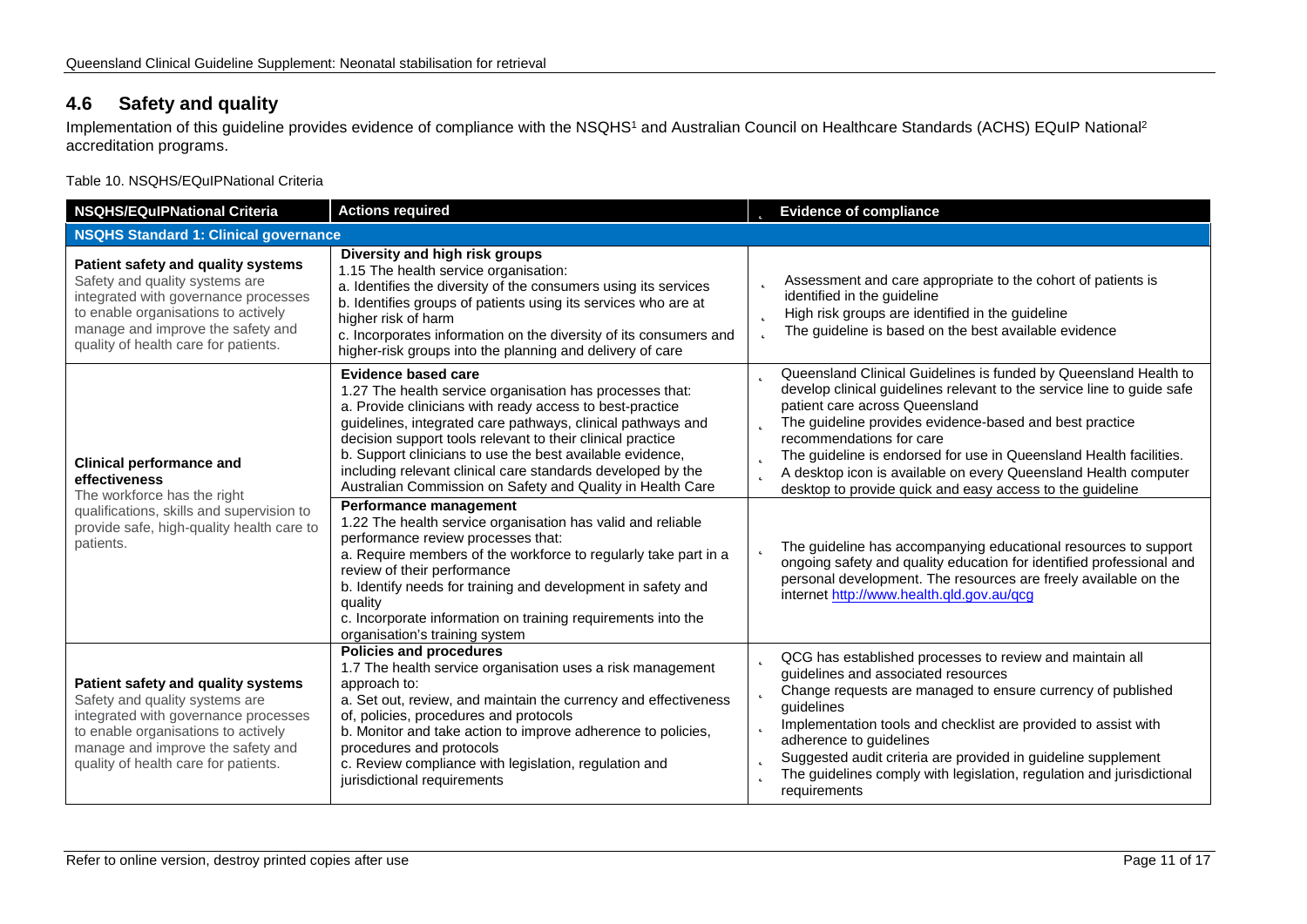| <b>NSQHS/EQuIPNational Criteria</b><br><b>Actions required</b>                                                                                         |                                                                                                                                                                                                                                                                                                                                                                                                                                                                                                                                                                                                                                                                                                                                                                                                                                                                                                                                                                                                    | <b>b</b> Evidence of compliance                                                                                                                                                                                                                                                                                                                                                                                                                             |  |
|--------------------------------------------------------------------------------------------------------------------------------------------------------|----------------------------------------------------------------------------------------------------------------------------------------------------------------------------------------------------------------------------------------------------------------------------------------------------------------------------------------------------------------------------------------------------------------------------------------------------------------------------------------------------------------------------------------------------------------------------------------------------------------------------------------------------------------------------------------------------------------------------------------------------------------------------------------------------------------------------------------------------------------------------------------------------------------------------------------------------------------------------------------------------|-------------------------------------------------------------------------------------------------------------------------------------------------------------------------------------------------------------------------------------------------------------------------------------------------------------------------------------------------------------------------------------------------------------------------------------------------------------|--|
| <b>NSQHS Standard 2: Partnering with Consumers</b>                                                                                                     |                                                                                                                                                                                                                                                                                                                                                                                                                                                                                                                                                                                                                                                                                                                                                                                                                                                                                                                                                                                                    |                                                                                                                                                                                                                                                                                                                                                                                                                                                             |  |
| <b>Health literacy</b><br>Health service organisations<br>communicate with consumers in a way<br>that supports effective partnerships.                 | Communication that supports effective partnerships<br>2.8 The health service organisation uses communication<br>mechanisms that are tailored to the diversity of the consumers<br>who use its services and, where relevant, the diversity of the<br>local community<br>2.9 Where information for patients, carers, families and<br>consumers about health and health services is developed<br>internally, the organisation involves consumers in its<br>development and review<br>2.10 The health service organisation supports clinicians to<br>communicate with patients, carers, families and consumers<br>about health and health care so that:<br>a. Information is provided in a way that meets the needs of<br>patients, carers, families and consumers<br>b. Information provided is easy to understand and use<br>c. The clinical needs of patients are addressed while they are in<br>the health service organisation<br>d. Information needs for ongoing care are provided on discharge | Consumer consultation was sought and obtained during the<br>b<br>development of the guideline. Refer to the acknowledgement<br>section of the guideline for details<br>Consumer information is developed to align with the guideline and<br>b<br>included consumer involvement during development and review<br>The consumer information was developed using plain English and<br>b<br>with attention to literacy and ease of reading needs of the consumer |  |
| Partnering with consumers in<br>organisational design and<br>governance<br>Consumers are partners in the design<br>and governance of the organisation. | Partnerships in healthcare governance planning, design,<br>measurement and evaluation<br>2.11 The health service organisation:<br>a. Involves consumers in partnerships in the governance of, and<br>to design, measure and evaluate, health care<br>b. Has processes so that the consumers involved in these<br>partnerships reflect the diversity of consumers who use the<br>service or, where relevant, the diversity of the local community<br>2.14 The health service organisation works in partnership with<br>consumers to incorporate their views and experiences into<br>training and education for the workforce                                                                                                                                                                                                                                                                                                                                                                        | Consumers are members of guideline working parties<br>Þ<br>The guideline is based on the best available evidence<br>b<br>The guidelines and consumer information are endorsed by the QCG<br>b<br>and Queensland Statewide Maternity and Neonatal Clinical Network<br>Steering Committees which includes consumer membership                                                                                                                                 |  |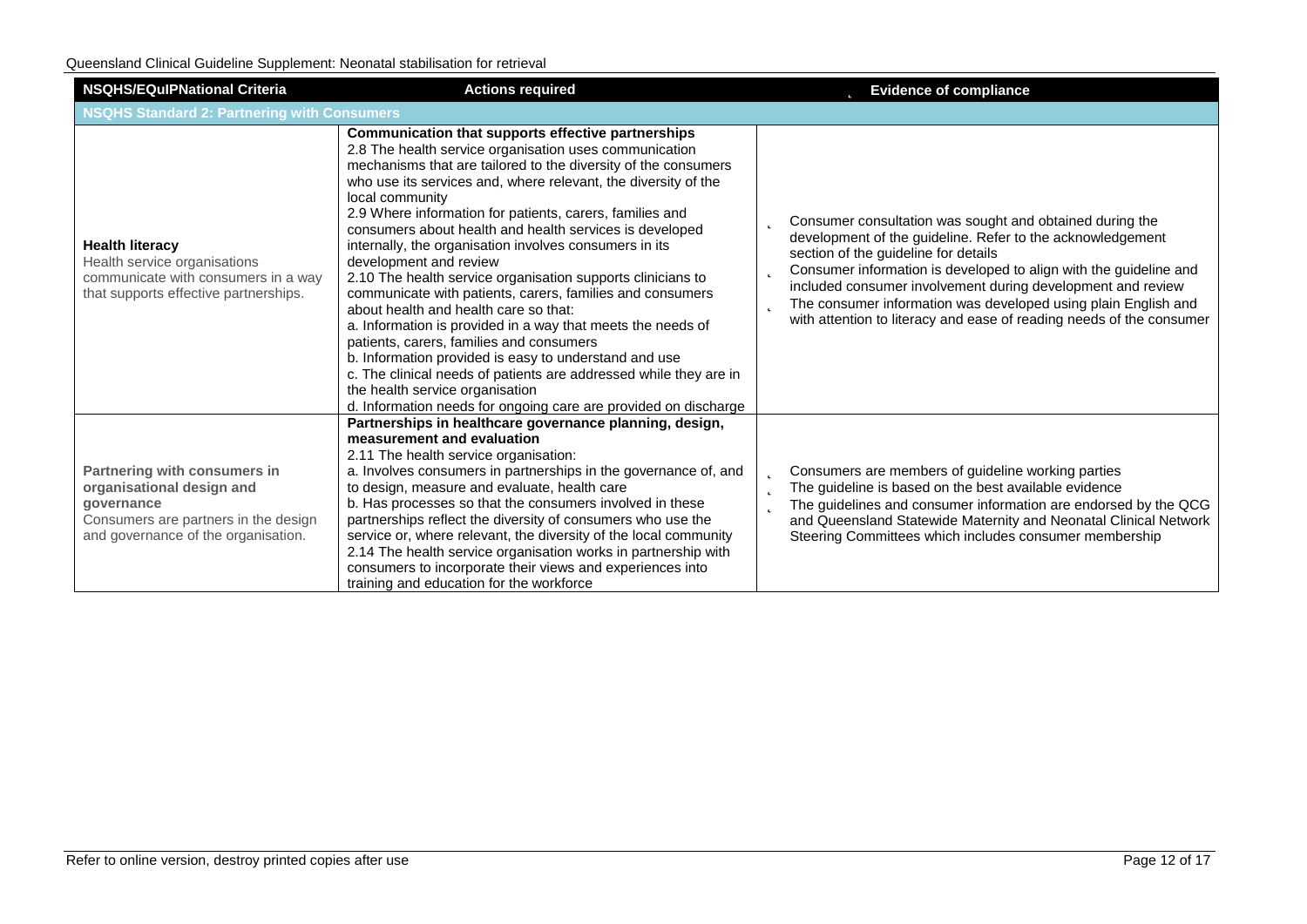| <b>NSQHS/EQuIPNational Criteria</b>                                                                                                                                                                                                           | <b>Actions required</b>                                                                                                                                                                                                                                                                                                                                                                                                                                                                                                                                                                                                                                                                                                                                                                                                                                                                                                                                                                                                                                                                                                                                                                                                                                                                               | <b>b</b> Evidence of compliance                                                                                                                                                                                                                                                                                                                                                                                                                                                                      |
|-----------------------------------------------------------------------------------------------------------------------------------------------------------------------------------------------------------------------------------------------|-------------------------------------------------------------------------------------------------------------------------------------------------------------------------------------------------------------------------------------------------------------------------------------------------------------------------------------------------------------------------------------------------------------------------------------------------------------------------------------------------------------------------------------------------------------------------------------------------------------------------------------------------------------------------------------------------------------------------------------------------------------------------------------------------------------------------------------------------------------------------------------------------------------------------------------------------------------------------------------------------------------------------------------------------------------------------------------------------------------------------------------------------------------------------------------------------------------------------------------------------------------------------------------------------------|------------------------------------------------------------------------------------------------------------------------------------------------------------------------------------------------------------------------------------------------------------------------------------------------------------------------------------------------------------------------------------------------------------------------------------------------------------------------------------------------------|
| <b>NSQHS Standard 6: Communicating for safety</b>                                                                                                                                                                                             |                                                                                                                                                                                                                                                                                                                                                                                                                                                                                                                                                                                                                                                                                                                                                                                                                                                                                                                                                                                                                                                                                                                                                                                                                                                                                                       |                                                                                                                                                                                                                                                                                                                                                                                                                                                                                                      |
| <b>Clinical governance and quality</b><br>improvement to support effective<br>communication<br>Systems are in place for effective and<br>coordinated communication that supports<br>the delivery of continuous and safe care for<br>patients. | Integrating clinical governance<br>6.1 Clinicians use the safety and quality systems from the<br>Clinical Governance Standard when:<br>a. Implementing policies and procedures to support effective<br>clinical communication<br>b. Managing risks associated with clinical communication<br>c. Identifying training requirements for effective and coordinated<br>clinical communication<br><b>Partnering with consumers</b><br>6.3 Clinicians use organisational processes from the Partnering<br>with Consumers Standard to effectively communicate with<br>patients, carers and families during high-risk situations to:<br>a. Actively involve patients in their own care<br>b. Meet the patient's information needs<br>c. Share decision-making<br>Organisational processes to support effective<br>communication<br>6.4 The health service organisation has clinical communications<br>processes to support effective communication when:<br>a. Identification and procedure matching should occur<br>b. All or part of a patient's care is transferred within the<br>organisation, between multidisciplinary teams, between<br>clinicians or between organisations; and on discharge<br>c. Critical information about a patient's care, including<br>information on risks, emerges or changes | <b>b</b> Requirements for effective clinical communication by clinicians<br>are identified<br>The guideline provides evidence-based and best practice<br>b.<br>recommendations for communication between clinicians<br><b>b</b> The guideline provides evidence-based and best practice<br>recommendations for communication with patients, carers and<br>families<br><b>b</b> The guideline provides evidence-based and best practice<br>recommendations for discharge planning and follow -up care |
| <b>Communication of critical information</b><br>Systems to effectively communicate critical<br>information and risks when they emerge or<br>change are used to ensure safe patient<br>care.                                                   | <b>Communicating critical information</b><br>6.9 Clinicians and multidisciplinary teams use clinical<br>communication processes to effectively communicate critical<br>information, alerts and risks, in a timely way, when they emerge<br>or change to:<br>a. Clinicians who can make decisions about care<br>b. Patients, carers and families, in accordance with the wishes of<br>the patient<br>6.10 The health service organisation ensures that there are<br>communication processes for patients, carers and families to<br>directly communicate critical information and risks about care to<br>clinicians                                                                                                                                                                                                                                                                                                                                                                                                                                                                                                                                                                                                                                                                                    | <b>b</b> Requirements for effective clinical communication of critical<br>information are identified<br><b>b</b> Requirements for escalation of care are identified                                                                                                                                                                                                                                                                                                                                  |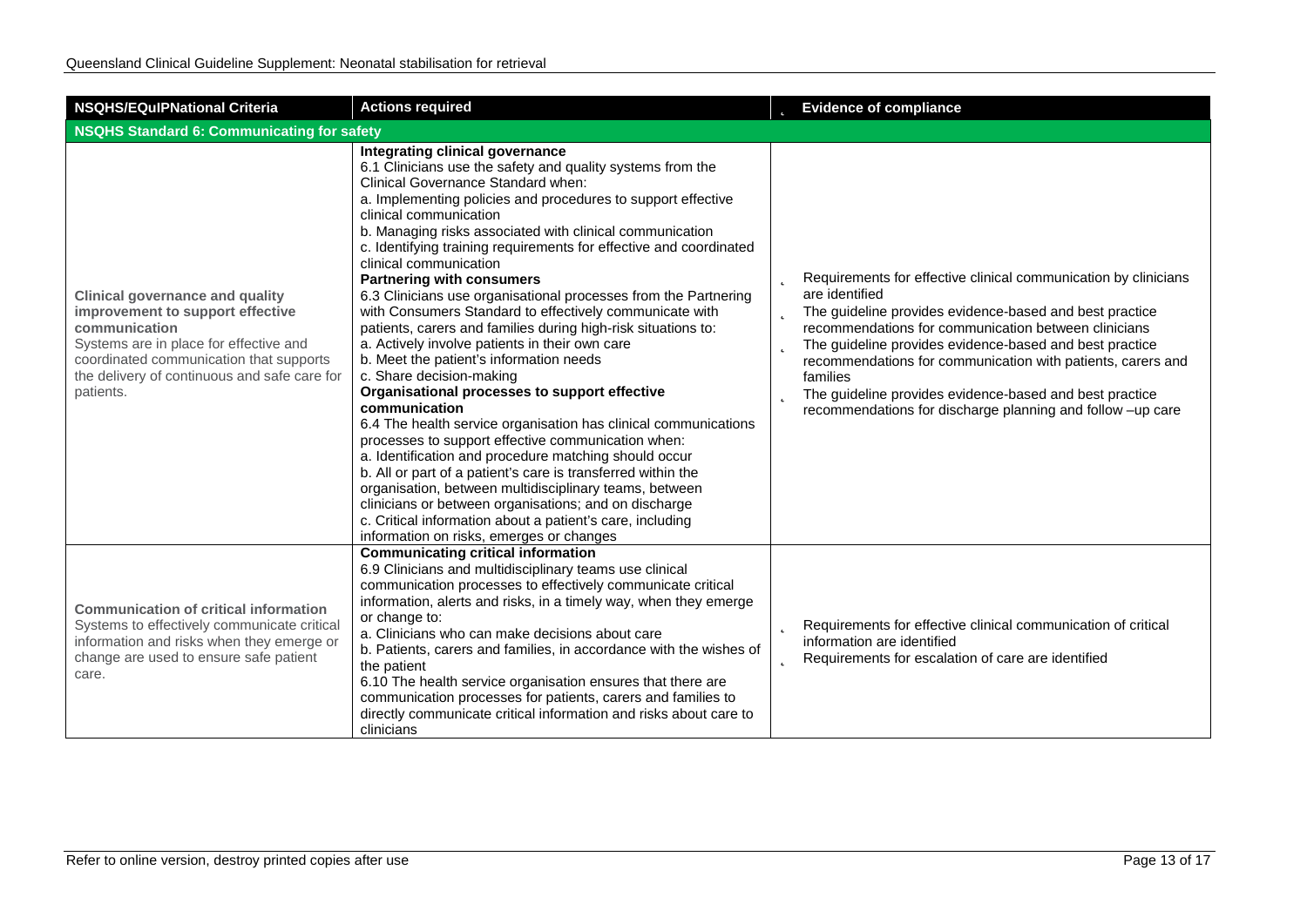| <b>NSQHS/EQulPNational Criteria</b>                                                                                                                                                       | <b>Actions required</b>                                                                                                                                                                                                                                                                                                                                                                                                                                                                                                                                                                                                                                                                                                                                                                                                                                                                                                                                                                                | <b>b</b> Evidence of compliance                                                                                                                                                       |
|-------------------------------------------------------------------------------------------------------------------------------------------------------------------------------------------|--------------------------------------------------------------------------------------------------------------------------------------------------------------------------------------------------------------------------------------------------------------------------------------------------------------------------------------------------------------------------------------------------------------------------------------------------------------------------------------------------------------------------------------------------------------------------------------------------------------------------------------------------------------------------------------------------------------------------------------------------------------------------------------------------------------------------------------------------------------------------------------------------------------------------------------------------------------------------------------------------------|---------------------------------------------------------------------------------------------------------------------------------------------------------------------------------------|
| <b>NSQHS Standard 6: Communicating for safety (continued)</b>                                                                                                                             |                                                                                                                                                                                                                                                                                                                                                                                                                                                                                                                                                                                                                                                                                                                                                                                                                                                                                                                                                                                                        |                                                                                                                                                                                       |
| <b>Correct identification and procedure</b><br>matching<br>Systems to maintain the identity of the<br>patient are used to ensure that the patient<br>receives the care intended for them. | Correct identification and procedure matching<br>6.5 The health service organisation:<br>a. Defines approved identifiers for patients according to<br>best-practice guidelines<br>b. Requires at least three approved identifiers on<br>registration and admission; when care, medication,<br>therapy and other services are provided; and when<br>clinical handover, transfer or discharge documentation<br>is generated                                                                                                                                                                                                                                                                                                                                                                                                                                                                                                                                                                              | Requirements for safe and for correct patient identification are<br>Þ<br>identified                                                                                                   |
| <b>Communicating at clinical handover</b><br>Processes for structured clinical handover<br>are used to effectively communicate about<br>the health care of patients.                      | <b>Clinical handover</b><br>6.7 The health service organisation, in collaboration<br>with clinicians, defines the:<br>a. Minimum information content to be communicated at<br>clinical handover, based on best-practice guidelines<br>b. Risks relevant to the service context and the<br>particular needs of patients, carers and families<br>c. Clinicians who are involved in the clinical handover<br>6.8 Clinicians use structured clinical handover<br>processes that include:<br>a. Preparing and scheduling clinical handover<br>b. Having the relevant information at clinical handover<br>c. Organising relevant clinicians and others to<br>participate in clinical handover<br>d. Being aware of the patient's goals and preferences<br>e. Supporting patients, carers and families to be<br>involved in clinical handover, in accordance with the<br>wishes of the patient<br>f. Ensuring that clinical handover results in the transfer<br>of responsibility and accountability for care | The guideline acknowledges the need for local protocols to support<br>b<br>transfer of information, professional responsibility and accountability for<br>some or all aspects of care |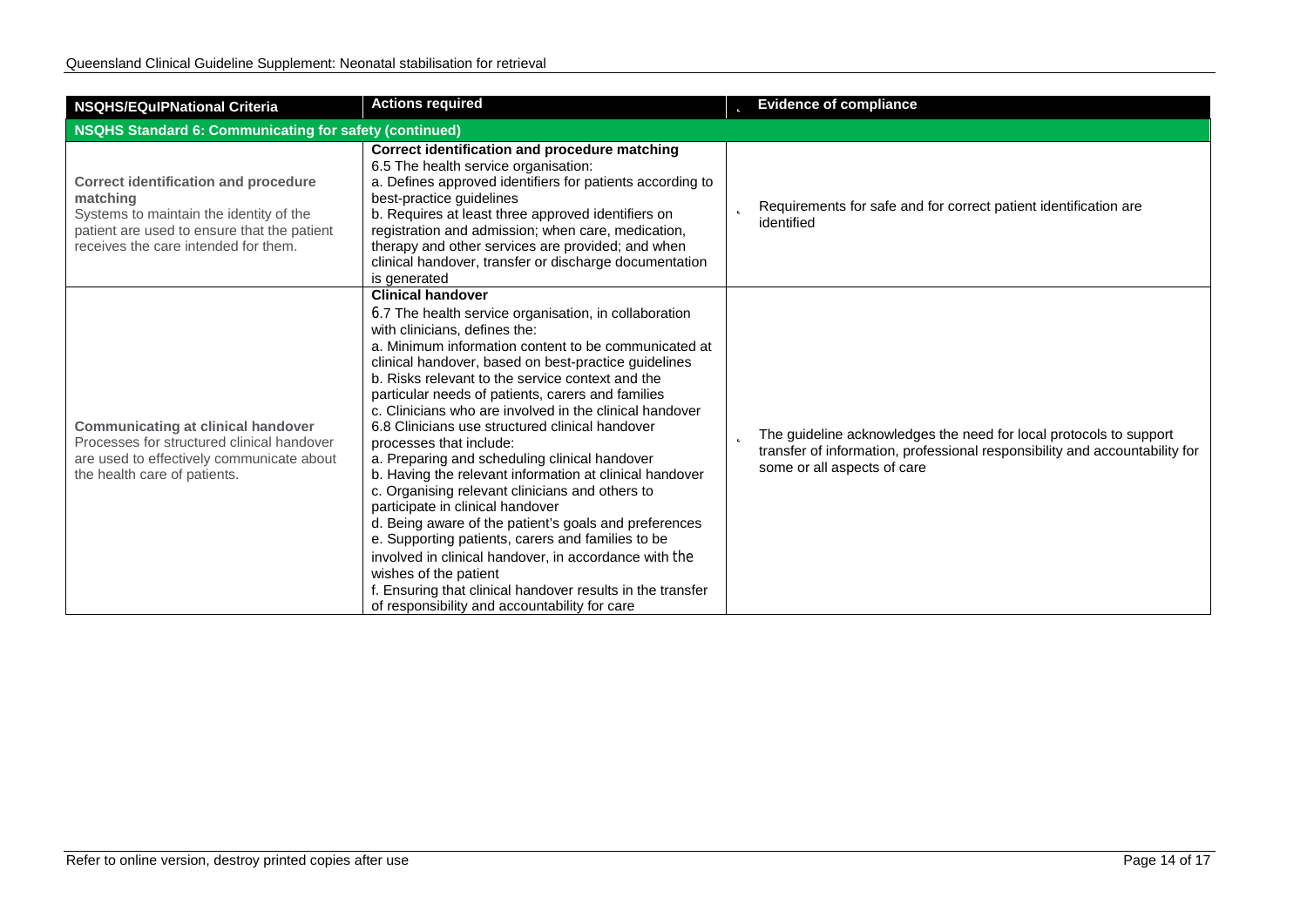| <b>NSQHS/EQuIPNational Criteria</b>                                                                                                                                                                                                                                                           | <b>Actions required</b>                                                                                                                                                                                                                                                                                                                                                                                                                                                                                                                                                                                                                                                                                                     | <b>Evidence of compliance</b><br>b                                                                                                                                                           |  |  |
|-----------------------------------------------------------------------------------------------------------------------------------------------------------------------------------------------------------------------------------------------------------------------------------------------|-----------------------------------------------------------------------------------------------------------------------------------------------------------------------------------------------------------------------------------------------------------------------------------------------------------------------------------------------------------------------------------------------------------------------------------------------------------------------------------------------------------------------------------------------------------------------------------------------------------------------------------------------------------------------------------------------------------------------------|----------------------------------------------------------------------------------------------------------------------------------------------------------------------------------------------|--|--|
| <b>NSQHS Standard 7: Blood management</b>                                                                                                                                                                                                                                                     |                                                                                                                                                                                                                                                                                                                                                                                                                                                                                                                                                                                                                                                                                                                             |                                                                                                                                                                                              |  |  |
| <b>Clinical governance and quality</b><br>improvement to support blood<br>management<br>Organisation-wide governance and quality<br>improvement systems are used to ensure<br>safe and high-quality care of patients' own<br>blood, and to ensure that blood product<br>requirements are met. | Integrating clinical governance<br>7.1 Clinicians use the safety and quality systems from<br>the Clinical Governance Standard when:<br>a. Implementing policies and procedures for blood<br>management<br>b. Managing risks associated with blood management<br>c. Identifying training requirements for blood<br>management                                                                                                                                                                                                                                                                                                                                                                                                | The guideline provides evidence-based and best practice<br>Þ<br>recommendations for use of blood products                                                                                    |  |  |
| Prescribing and clinical use of blood and<br>blood products<br>The clinical use of blood and blood products<br>is appropriate, and strategies are used to<br>reduce the risks associated with transfusion.                                                                                    | Optimising and conserving patients' own blood<br>7.4 Clinicians use the blood and blood products<br>processes to manage the need for, and minimise the<br>inappropriate use of, blood and blood products by:<br>a. Optimising patients' own red cell mass, haemoglobin<br>and iron stores<br>b. Identifying and managing patients with, or at risk of,<br>bleeding<br>c. Determining the clinical need for blood and blood<br>products, and related risks<br>Prescribing and administering blood and blood<br>products<br>7.6 The health service organisation supports clinicians<br>to prescribe and administer blood and blood products<br>appropriately, in accordance with national guidelines<br>and national criteria | The guideline provides evidence-based and best practice<br>b<br>recommendations for use of blood products<br>The guideline is consistent with recommendations of national<br>b<br>guidelines |  |  |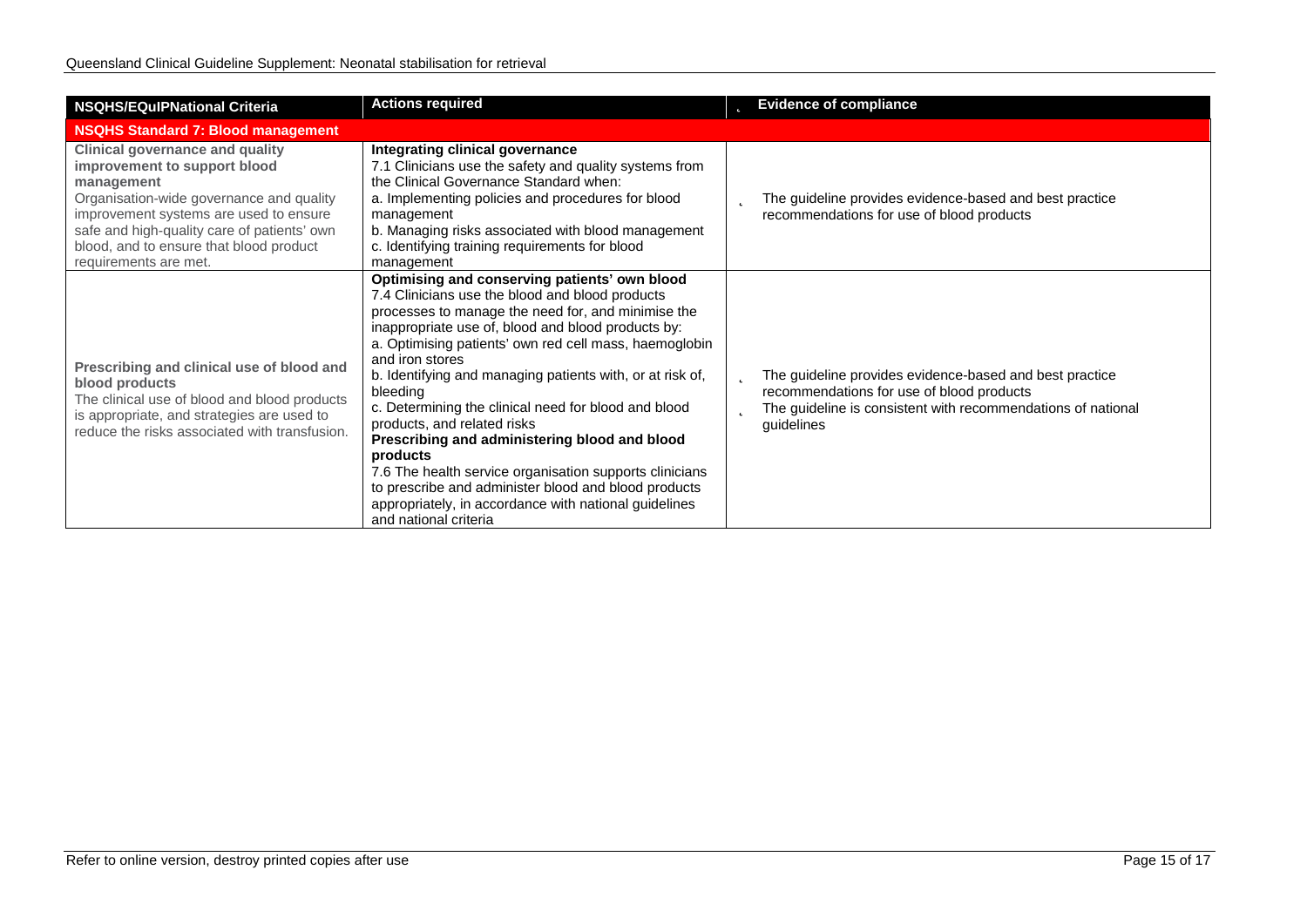| <b>NSQHS/EQuIPNational Criteria</b>                                                                                                                                                                                                                                                                | <b>Actions required</b>                                                                                                                                                                                                                                                                                                                                                                                                                                                                                                                                                                                                                                                                                                                                                                                                                                                                                                                                                                                                                                                                                                                                                                                                                    | <b>b</b> Evidence of compliance                                                                                                                                                                                                                                                            |  |
|----------------------------------------------------------------------------------------------------------------------------------------------------------------------------------------------------------------------------------------------------------------------------------------------------|--------------------------------------------------------------------------------------------------------------------------------------------------------------------------------------------------------------------------------------------------------------------------------------------------------------------------------------------------------------------------------------------------------------------------------------------------------------------------------------------------------------------------------------------------------------------------------------------------------------------------------------------------------------------------------------------------------------------------------------------------------------------------------------------------------------------------------------------------------------------------------------------------------------------------------------------------------------------------------------------------------------------------------------------------------------------------------------------------------------------------------------------------------------------------------------------------------------------------------------------|--------------------------------------------------------------------------------------------------------------------------------------------------------------------------------------------------------------------------------------------------------------------------------------------|--|
| NSQHS Standard 8: Recognising and responding to acute deterioration                                                                                                                                                                                                                                |                                                                                                                                                                                                                                                                                                                                                                                                                                                                                                                                                                                                                                                                                                                                                                                                                                                                                                                                                                                                                                                                                                                                                                                                                                            |                                                                                                                                                                                                                                                                                            |  |
| <b>Clinical governance and quality</b><br>improvement to support recognition and<br>response systems<br>Organisation-wide systems are used to<br>support and promote detection and<br>recognition of acute deterioration, and the<br>response to patients whose condition acutely<br>deteriorates. | Integrating clinical governance<br>8.1 Clinicians use the safety and quality systems from<br>the Clinical Governance Standard when:<br>a. Implementing policies and procedures for<br>recognising and responding to acute deterioration<br>b. Managing risks associated with recognising and<br>responding to acute deterioration<br>c. Identifying training requirements for recognising and<br>responding to acute deterioration<br><b>Partnering with consumers</b><br>8.3 Clinicians use organisational processes from the<br>Partnering with Consumers Standard when recognising<br>and responding to acute deterioration to:<br>a. Actively involve patients in their own care<br>b. Meet the patient's information needs<br>c. Share decision-making<br>Recognising acute deterioration<br>8.4 The health service organisation has processes for<br>clinicians to detect acute physiological deterioration that<br>require clinicians to:<br>a. Document individualised vital sign monitoring plans<br>b. Monitor patients as required by their individualised<br>monitoring plan<br>c. Graphically document and track changes in agreed<br>observations to detect acute deterioration over time, as<br>appropriate for the patient | The guideline is consistent with National Consensus statements<br>þ<br>recommendations<br>The guideline recommends use of tools consistent with the principles<br>b<br>of recognising and responding to clinical deterioration<br>Consumer information is developed for the guideline<br>b |  |
| <b>EQuIP Standard 12 Provision of care</b>                                                                                                                                                                                                                                                         |                                                                                                                                                                                                                                                                                                                                                                                                                                                                                                                                                                                                                                                                                                                                                                                                                                                                                                                                                                                                                                                                                                                                                                                                                                            |                                                                                                                                                                                                                                                                                            |  |
| <b>Criterion 1: Assessment and care</b><br>planning<br>12.1 Ensuring assessment is comprehensive<br>and based upon current professional<br>standards and evidence based practice                                                                                                                   | 12.1.1 Guidelines are available and accessible by staff<br>to assess physical, spiritual, cultural, physiological and<br>social health promotion needs                                                                                                                                                                                                                                                                                                                                                                                                                                                                                                                                                                                                                                                                                                                                                                                                                                                                                                                                                                                                                                                                                     | <b>D</b> Assessment and care appropriate to the cohort of patients is identified<br>in the guideline<br>The guideline is based on the best available evidence                                                                                                                              |  |